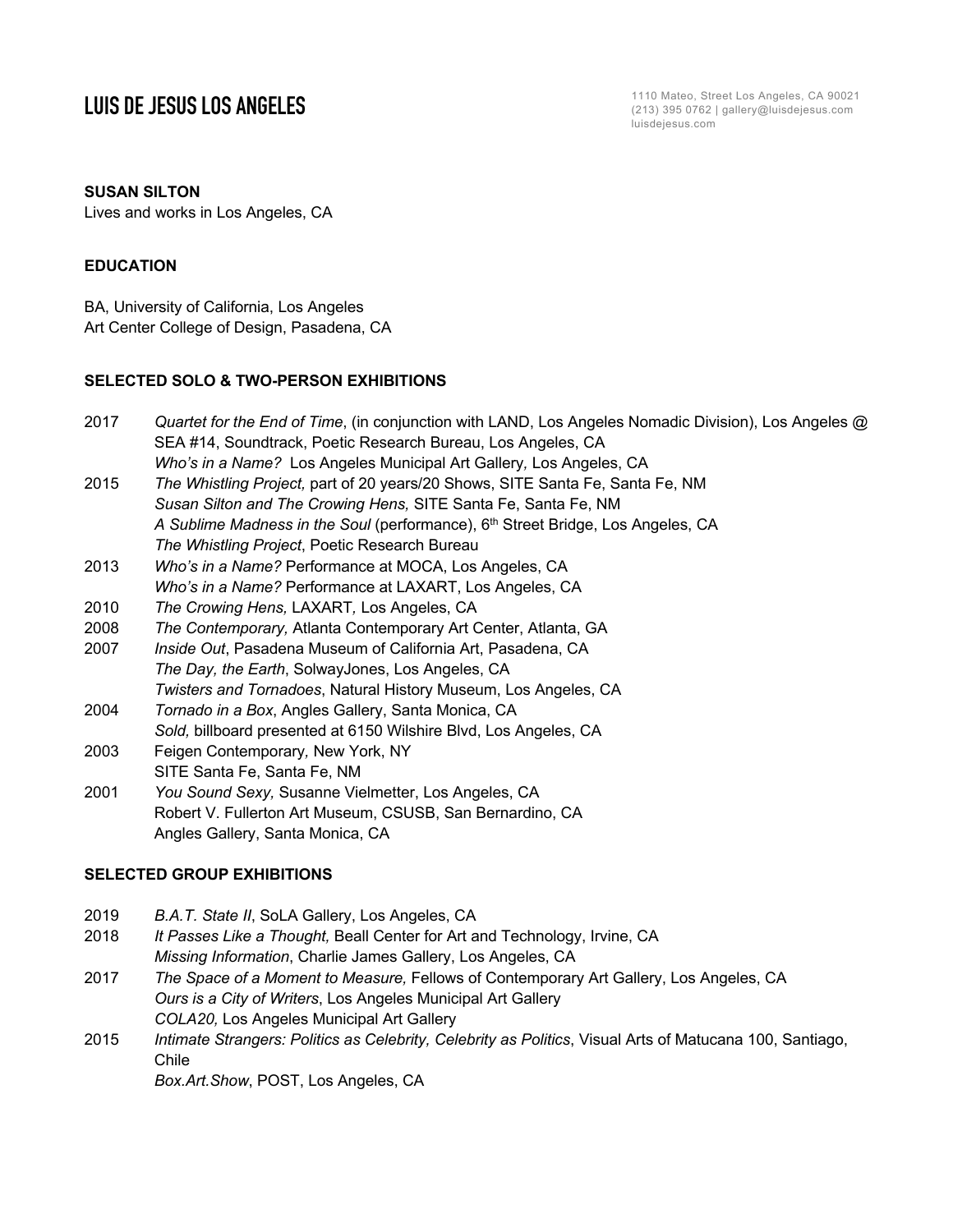|      | After Noise, Thomas Soloman Gallery, Los Angeles, CA                                             |
|------|--------------------------------------------------------------------------------------------------|
|      | Thanks for the Mammaries, ForYourArt, Los Angeles, CA                                            |
| 2013 | Drawn to Language, USC Fischer Museum, Los Angeles, CA                                           |
|      | We Speak Easy, POST, Los Angeles, CA                                                             |
|      | Che Mondo (What a World), Los Angeles Municipal Art Gallery, Los Angeles, CA                     |
| 2012 | Fix It Up Too, SASSAS auction Blum & Poe, Los Angeles, CA                                        |
| 2010 | How Many Billboards? Art In Stead, MAK Center for Art and Architecture, Los Angeles, CA          |
| 2009 | I Feel Different, LACE, Los Angeles, CA                                                          |
| 2008 | Memory Is Your Image of Perfection, Museum of Contemporary Art, San Diego, CA                    |
|      | Imitation of Life, Kinkead Contemporary, Culver City, CA                                         |
|      | Patriot Acts, 18th Street Arts Gallery, Santa Monica, CA                                         |
| 2007 | Utopian Mirage: Social Metaphors in Contemporary Photography and Film, Frances Lehman Loeb Art   |
|      | Center, Vassar College, NY                                                                       |
|      | Crimes of Omission, Institute of Contemporary Art, Philadelphia, PA                              |
|      | Criteria:, Schalter, Berlin, Germany (traveled to Galería Perdida, Mexico                        |
|      | Time Lapse, Sam Francis Gallery/ Crossroads School, Santa Monica, CA, curated by Betty Ann Brown |
|      | And Linda Vallejo                                                                                |
|      | Beyond Image: Photography in Contemporary Art, Armory Center for the Arts, Pasadena, CA          |
| 2006 | Picturing Modernity: The Photography Collection, SFMOMA, San Francisco, CA                       |
|      | The Look of Law, University of California/Irvine Fine Arts Gallery, curated by S. Leung          |
|      | Tenth Anniversary, COLA, Los Angeles, CA                                                         |
| 2005 | Smack, Brewery Project, Los Angeles, CA                                                          |
| 2004 | temporalscape, Haines Gallery, San Francisco, CA                                                 |
|      | Birdspace, New Orleans Contemporary Art Museum, New Orleans, LA; Norton Museum of Art, West      |
|      | Palm Beach, FL                                                                                   |
|      | Topographies, San Francisco Art Institute, San Francisco, CA; Pasadena Museum of California Art, |
|      | Pasadena, CA                                                                                     |
| 2003 | COLA exhibition, Municipal Art Gallery, Los Angeles,                                             |
|      | Orifice, Australian Centre for Contemporary Art, Melbourne, Australia                            |
|      | Imaging the Abstract, Feigen Contemporary, New York, NY                                          |
|      | New Acquisitions/New Work/ New Directions 3: Contemporary Selections, Los Angeles County         |
|      | Museum of Art, Los Angeles, CA                                                                   |
|      | Attack: Attraction, Marcel Sitcoske Gallery, San Francisco, CA                                   |
|      | Majestic Sprawl, Pasadena Museum of California Art, Pasadena, CA                                 |
|      | Out of True, University of California Santa Barbara Art Gallery, Santa Barbara, CA               |
|      | Impromptu, California Museum of Photography, Riverside, CA                                       |
| 2002 | Out of Digital Domain, Irvine Fine Arts Center, Irvine, CA                                       |
| 2001 | Test Tube, Pierce College, Woodland Hills, CA                                                    |
|      | Entweder? Oder! Allianz Zeigniederlassung, Berlin, Germany                                       |
|      | Beyond Boundaries: Contemporary Photography in California, Ansel Adams Center / Friends of       |
|      | Photography                                                                                      |
|      | Artists Writing Reading Room, Side Street Projects, Los Angeles, CA                              |
| 2000 | Beyond Boundaries: Contemporary Photography in California, San Francisco, CA; Santa Barbara      |
|      | Contemporary Art Forum Santa Barbara, CA                                                         |
|      | Bestiary, Armory Center for the Arts, Pasadena, CA                                               |
|      |                                                                                                  |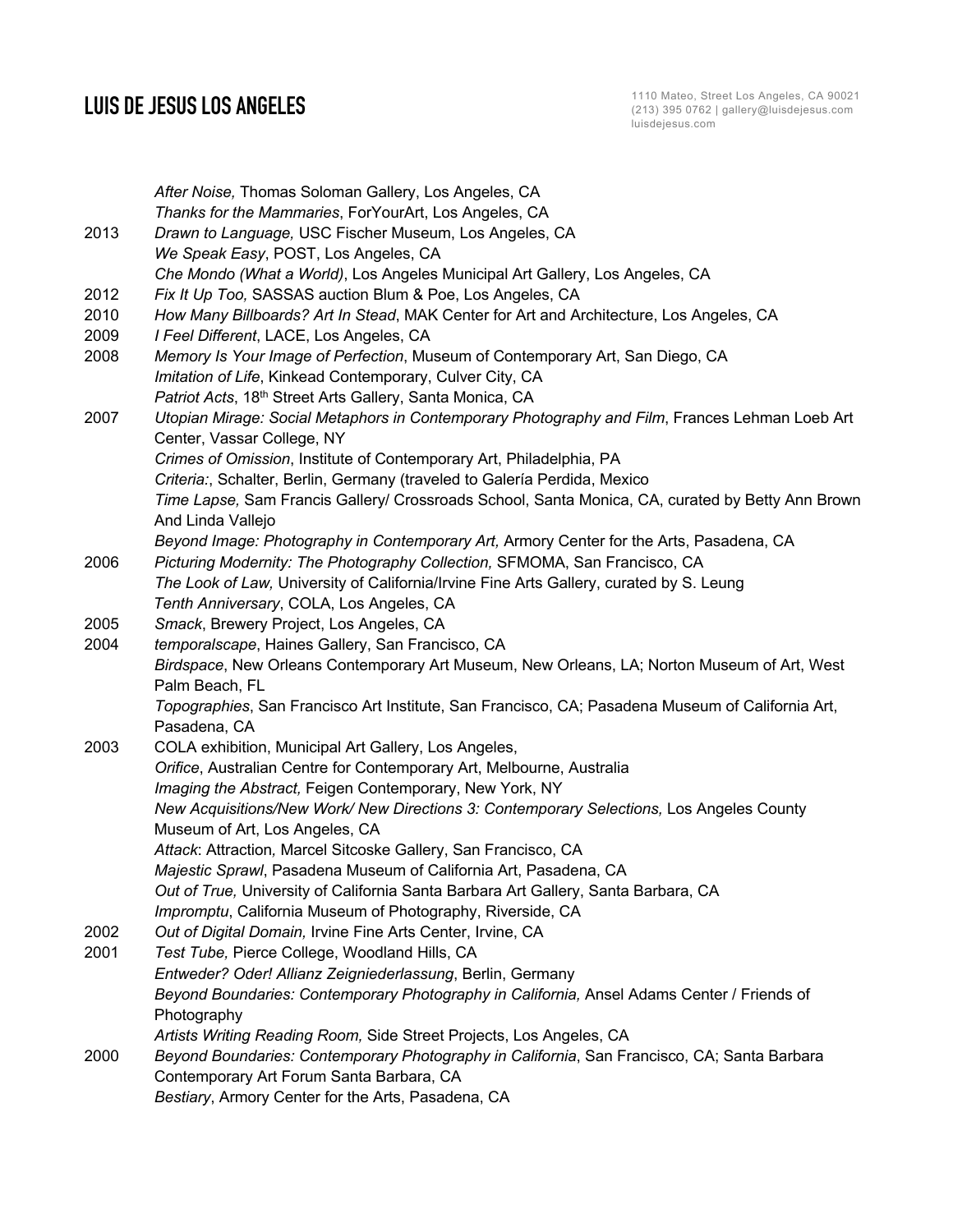|      | For Example, ah Gallery, Los Angeles, CA                                                        |
|------|-------------------------------------------------------------------------------------------------|
|      | Patron's, Lovers and Other Romantics, Santa Barbara Contemporary Art Forum, Santa Barbara, CA   |
|      | Images in a Post-Photographic Age, Visual Studies Workshop, Rochester, NY                       |
|      | Projections: Intermission Images IX, Laemmle Theaters, Los Angeles, CA                          |
|      | Group Show, Art/ Frankfurt, Frankfurt, Germany                                                  |
| 1999 | Odd Gloss, Rosamund Felsen Gallery, Los Angeles, CA                                             |
|      | Images in a Post- Photographic Age, CEPA, Buffalo, NY                                           |
|      | Group Show, Art Frankfurt, Frankfurt, Germany                                                   |
|      | WDAYANO? Joseph Gross Gallery, University of Arizona, Phoenix, AZ                               |
|      | Ubiquity Blues, Rio Hondo College Art Gallery, Los Angeles, CA                                  |
| 1998 | I Viaggiatori, Palazzo Dei Consoli, Gubbio, Italy, traveled to Brewery Project, Los Angeles, CA |
|      | Scanner as Camera, California Museum of Photography, Riverside, CA                              |
|      | As Photography Progresses, White Noise, Los Angeles, CA                                         |
|      | Spectacle, Side Street Projects, Los Angeles, CA                                                |
| 1997 | California Current: The Photographer's Perspective, UCLA/ Armand Hammer Museum of Art, Los      |
|      | Angeles                                                                                         |
|      | Contemporary Collections, Los Angeles Center for Photographic Studies, Los Angeles, CA          |
|      | Splice, Side Street Projects, Santa Monica, CA                                                  |
|      | Mixing Messages, Cooper Hewitt National Design Museum/ Smithsonian Institution, New York, NY    |
| 1996 | Open House, Williamson Art Gallery, Art Center College of Design, Pasadena, CA                  |
|      | Womenhouse, a web project, California Museum of Photography, Riverside, CA                      |
|      | Susan Silton and Anne-Marie Karlsen, Pasadena City College, Pasadena, CA                        |
|      | Sunday Brunch (not exactly breakfast at Tiffany's), Random Gallery, Los Angeles, CA             |

# **AWARDS**

| 2018 | LA Metro, commission for permanent installation, Wilshire/Fairfax subway station                    |
|------|-----------------------------------------------------------------------------------------------------|
| 2017 | Fellows of Contemporary Art (FOCA), Mid-career Fellowship (nomination and award)                    |
|      | LAND (Los Angeles Nomadic Division), site-specific performance                                      |
| 2016 | <b>USA Artists (nomination)</b>                                                                     |
|      | Contemporary Collectors Artist's Fellowship (nomination)                                            |
|      | Institute for Queer Theory, Berlin, commissioned work for Bossing Images event                      |
|      | Pasadena Playhouse District, Public Commission                                                      |
| 2013 | Shifting Foundation, Individual Artist's Fellowship                                                 |
|      | LA EYEWORKS, commissioned work                                                                      |
| 2011 | Art Matters Foundation Grant                                                                        |
|      | Center for Cultural Innovation Project Grant                                                        |
|      | Pasadena Playhouse District, Public Commission                                                      |
| 2010 | Durfee Foundation, Artist's Resource for Completion Grant                                           |
|      | USC Fisher Museum of Art, Commissioned and accessioned work, in conjunction with the exhibition re: |
|      | View                                                                                                |
| 2005 | Getty/California Community Foundation Fellowship                                                    |
| 2004 | Clockshop, Public Speaking (billboard commission), Los Angeles, CA                                  |
|      | City of Los Angeles Cultural Affairs Department, COLA 2003 catalog design commission                |
|      |                                                                                                     |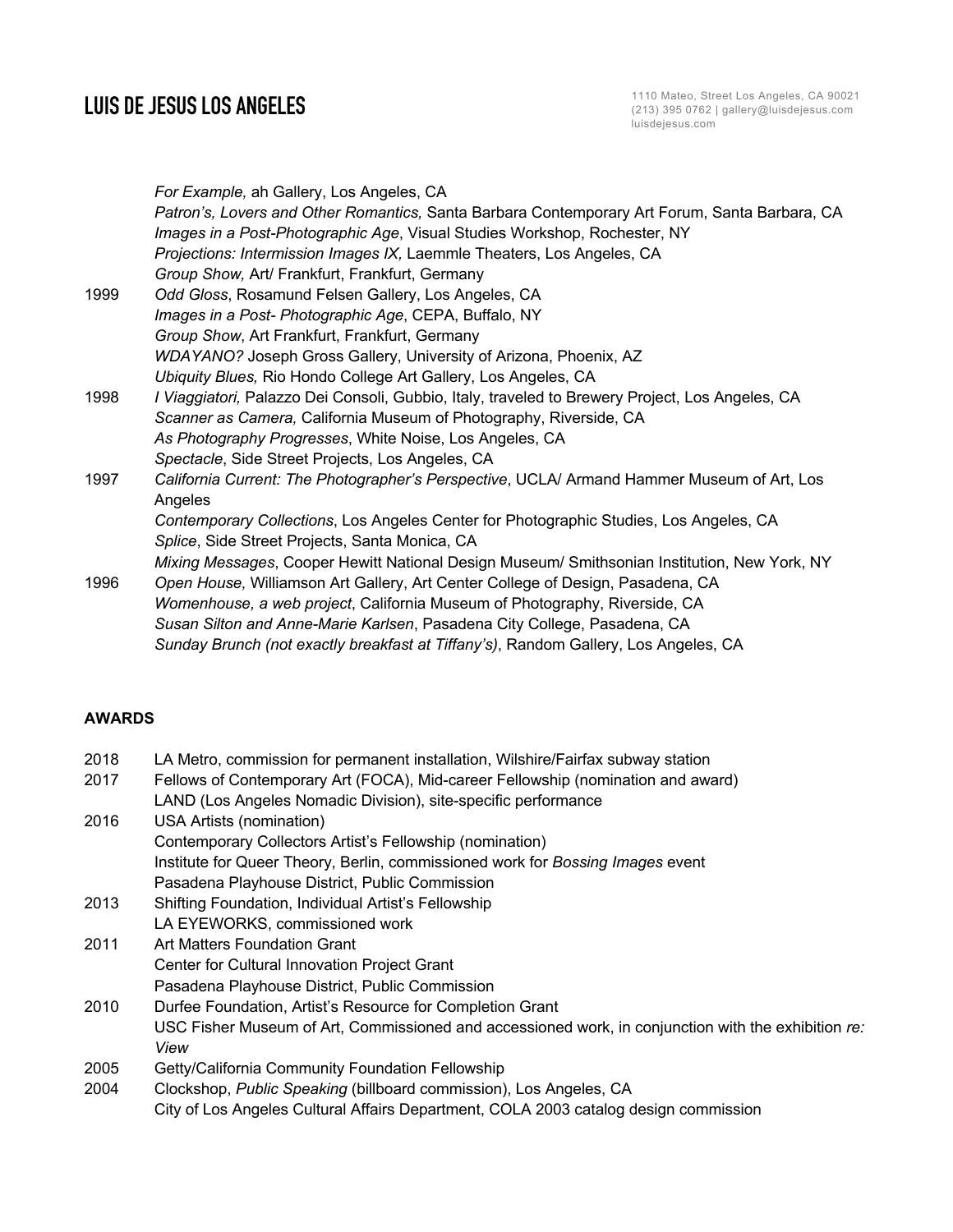- 2003 Durfee Foundation, Artist's Resource for Completion Grant
- 2002 Fellowship, MacDowell Colony, Peterborough, NH
- 2001 Fellowship, Banff Centre for the Arts, Banff, Canada (Slo- Mo Thematic residency)

## **SELECTED COLLECTIONS**

Museum of Modern Art, New York, NY Deutsches Museum, Munich, Germany San Francisco Museum of Modern Art, San Francisco, CA Los Angeles County Museum of Art, Los Angeles, CA Washington University Gallery of Art, St Louis, MO USC Fischer Museum of Art, Los Angeles, CA Frances Lehman Loeb Art Center / Vassar College Cooper-Hewitt Museum, Smithsonian Institution, New York, NY Library of Congress, Washington, DC

# **SELECTED BIBLIOGRAPHY**

| 2021 | Hudson, Suzanne. "Susan Silton: Luis De Jesus Los Angeles," Artforum, Nov. 1                           |
|------|--------------------------------------------------------------------------------------------------------|
|      | Black, Ezra Jean. "Susan Silton: WE at Luis De Jesus Los Angeles," Artillery, Aug. 5.                  |
| 2019 | Newburry, Susanna. "Artists At Work: Susan Silton," East of Borneo, Jul. 15                            |
| 2017 | Miranda, Carolina. "Olivier Messiaen wrote music in a Nazi prison camp. Artist Susan Silton has asked  |
|      | women to perform it," Los Angeles Times, Jun. 14                                                       |
|      | "Stromberg, Matt. "In Downtown LA, a Dance Set to the World War II Era 'Quartet for the End of Time'," |
|      | Hyperallergic, Jun. 12                                                                                 |
|      | "Bleed-through, Artist Project for 'On Trans Performance," Performance Research journal, guest edited  |
|      | by Amelia Jones,                                                                                       |
|      | Carey, Brainard. "Susan Silton," Yale Interviews, Jan. 14                                              |
|      | "Guest Lecture: Susan Silton," Artillery Magazine (March/ April 2017)                                  |
| 2016 | Miranda, Carolina. "Saying Goodbye to the Sixth Street Bridge with artist Susan Silton's 'Sublime      |
|      | Madness' Opera," Los Angeles Times, Jan. 28                                                            |
|      | Hudson, Suzanne; Leung, Simon; Nisbet, Jamie, guest eds. "Ours is a City of Writers." Brooklyn Rail,   |
|      | Feb.                                                                                                   |
| 2015 | Black, Ezrha Jean. "A Sublime moment on the Sixth Street Bridge," Artillery, Aug. 25                   |
| 2014 | Shaw, Michael. "Alexandra Grant and Susan Silton," The Conversation: An Artist Podcast, Feb. 25        |
| 2013 | Jao, Carren. "Susan Silton and the Collective Act of Retyping Steinbeck," KCET Artbound. Oct.          |
|      | Boone, Lisa, "It's one novel type of table," Los Angeles Times, Sep. 14                                |
|      | Performance Now, K-CHUNG radio, Sept. 15                                                               |
|      | Cheh, Carol. "Susan Silton Asks, 'Who's in a Name?" Art: 21 blog, Apr. 15                              |
|      | Mizota Sharon. "Community's the Thing: Susan Silton Examine the Power of Names," KCET Artbound,        |
|      | May 31                                                                                                 |
| 2012 | Neel, Tucker. "Talkin' It to The Streets. An Interview with Susan Silton." ARTPULSE, Vol. 3 No. 4      |
| 2011 | Sanroman, Lucia. "Voice Off: Facebook and Confessional Self, "ArtLies online, Feb.                     |